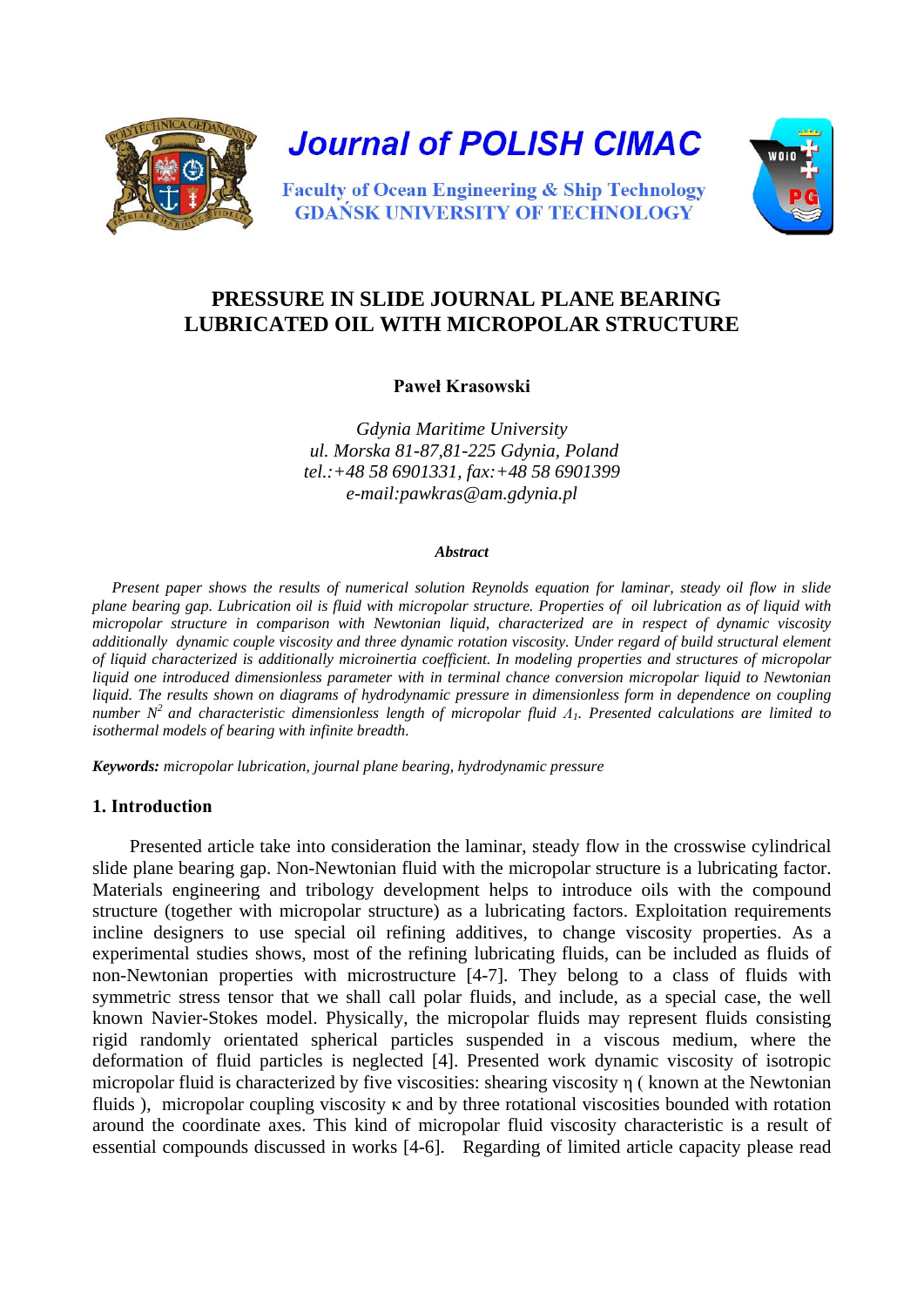above works. In presented flow, the influence of lubricating fluid inertia force and the external elementary body force field were omit [3-6].

#### **2. Reynolds equation**

 Basic equation set defining isotropic micropolar fluid flow are describe following equations [2-6]: momentum equation, moment of momentum equation, energy equation, equation of flow continuity. Incompressible fluid flow is taken into consideration with constant density skipping the body force. We assume also, that dynamic viscosity coefficients which characterize micropolar fluid are constant. According to above velocity flow field is independent from temperature field and the momentum equation, moment of momentum equation and equation of flow continuity are part of closed system of motion equations.

Lubricating gap is characterize by following geometric parameters: maximal gap height  $h_0$ , minimal gap height  $h_e$ , gap length L and gap breadth b (Fig. 1) model the following assumption were made: lubricating gap dimensions along it's width of mating surfaces remain



*Fig.1. Geometry schema of the slide journal plane bearing gap*

identical. Lubricating gap height after gap length was described in cartesian co-ordinate system by the following dimensionless form:

$$
h_1(x_1) = \varepsilon - (\varepsilon - 1)x_1 \qquad \text{for} \qquad 0 \le x_1 \le 1 \tag{1}
$$

Dimensionless values [2, 3] that characterize lubricating gap are: length coordinate  $x_1$ , gap height coordinate  $h_1$  and gap convergence coefficient  $\varepsilon$ :

$$
x_1 = \frac{x}{L}; \qquad h_1 = \frac{h}{h_m}; \qquad \varepsilon = \frac{h_e}{h_m}
$$
 (2)

The constant viscosity of micropolar oil, independent from thermal and pressure condition in the bearing. Quantity of viscosity coefficient depend on shearing dynamic viscosity η, which is decisive viscosity in case of Newtonian fluids. Reference pressure  $p_0$  is also described with this viscosity, in order to compare micropolar oils results with Newtonian oil results. In micropolar oils decisive impact has quantity of dynamic coupling viscosity  $\kappa$  [1,4]. In some works concerning bearing lubrication with micropolar oil, it's possible to find the sum of the viscosities as a micropolar dynamic viscosity efficiency. In presented article coupling viscosity was characterized with coupling number  $N^2$ , which is equal to zero for Newtonian oil: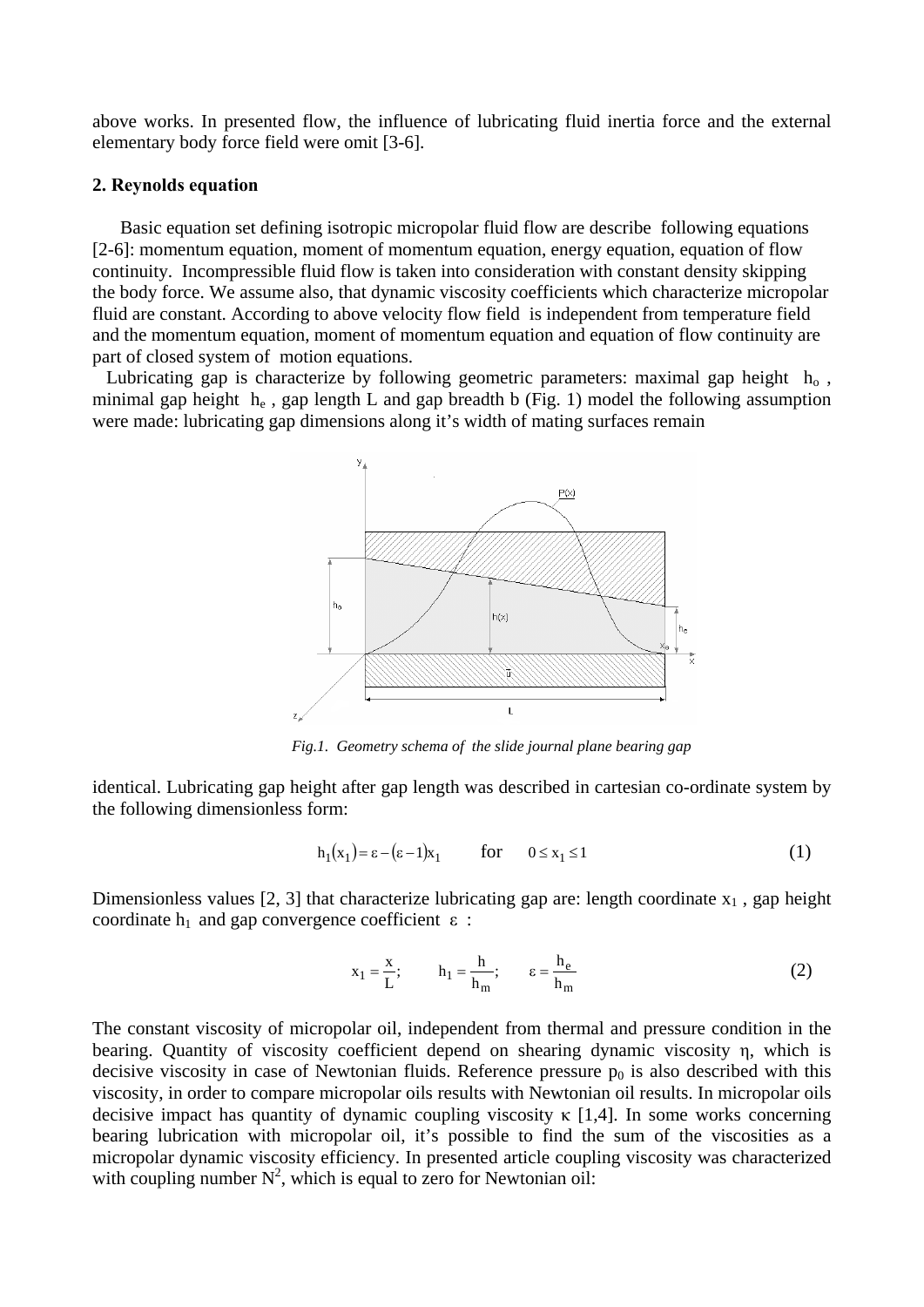$$
N = \sqrt{\frac{\kappa}{\eta + \kappa}}
$$
 0 \le N < 1 (3)

Quantity  $N^2$  in case of micropolar fluid, define a dynamic viscosity of coupling share in the oil dynamic viscosity efficiency. From the coupling number  $N^2$  we can determine both dynamic viscosity ratio, which is dimensionless micropolar coupling viscosity:

$$
\kappa_1 = \frac{\kappa}{\eta} = \frac{N^2}{1 - N^2} \qquad \kappa_1 \ge 0 \tag{4}
$$

From the dynamic rotational viscosities at the laminar lubrication, individual viscosities are compared to viscosity γ, which is known as the most important and it ratio to shearing viscosity η is bounded to characteristic flow length  $\Lambda$ , which in case of Newtonian flow assume the zero quantity [8]. Dimensionless quantity of micropolar length  $\Lambda_1$  and micropolar length  $\Lambda$  are defined:

$$
\Lambda = \sqrt{\frac{\gamma}{\eta}} \, ; \qquad \Lambda A_I = \varepsilon \tag{5}
$$

Dimensionless micropolar length  $\Lambda_1$  in case of Newtonian oil approach infinity.

 Reynolds equation for stationary flow of laminar micropolar fluid in the lengthwise, plane slide bearing gap can be present [1,2,7,8] in dimensional form:

$$
\frac{\partial}{\partial x} \left( \frac{h^3}{\eta} \Phi(\Lambda, N, h) \frac{\partial p}{\partial x} \right) + \frac{\partial}{\partial z} \left( \frac{h^3}{\eta} \Phi(\Lambda, N, h) \frac{\partial p}{\partial z} \right) = 6 \frac{dh}{dx}
$$
(6)

 $\Phi(\Lambda, N, h)$  function in form (7) when in case of the Newtonian fluid it has a value 1 and the Reynolds equation (6) change into a non-Newtonian fluid equation.

$$
\Phi(\Lambda, N, h) = 1 + 12 \frac{\Lambda^2}{h^2} - 6 \frac{N\Lambda}{h} \coth\left(\frac{Nh}{2\Lambda}\right)
$$
 (7)

Reynolds equation (6) can be presented in dimensionless form [1,7] using the method of changing into this values:

$$
\frac{\partial}{\partial x_1} \left( \Phi_1(\Lambda_1, N, h_1) \frac{\partial p_1}{\partial x_1} \right) + \frac{1}{L_1^2} \frac{\partial}{\partial z_1} \left( \Phi_1(\Lambda_1, N, h_1) \frac{\partial p_1}{\partial z_1} \right) = 6 \frac{dh_1}{dx_1}
$$
\n
$$
\text{for} \qquad 0 \le x_1 \le 1; \ \ 0 \le y_1 \le h_1; \ \ -1 \le z_1 \le 1
$$
\n
$$
(8)
$$

where: 
$$
\Phi_1 = h_1^3 + 12 \frac{h_1}{\Lambda_1^2} - 6 \frac{Nh_1^2}{\Lambda_1} \coth\left(\frac{h_1 N \Lambda_1}{2}\right)
$$
 (9)

The dimensionless values for pressure  $p_1$ , bearing breadth  $L_1$  and remaining coordinates  $y_1$  and  $z_1$ are described as follows:

$$
p = p_0 p_1
$$
,  $L_1 = \frac{b}{L}$ ,  $z = bz_1$ ,  $y = h_e y_1$ , (10)

Reference pressure  $p_0$  caused by linear velocity U of slide bearing was assumed in (11) taking into consideration dynamic viscosity of shearing  $\eta$  and the lubricating gap height  $h_e$  in form :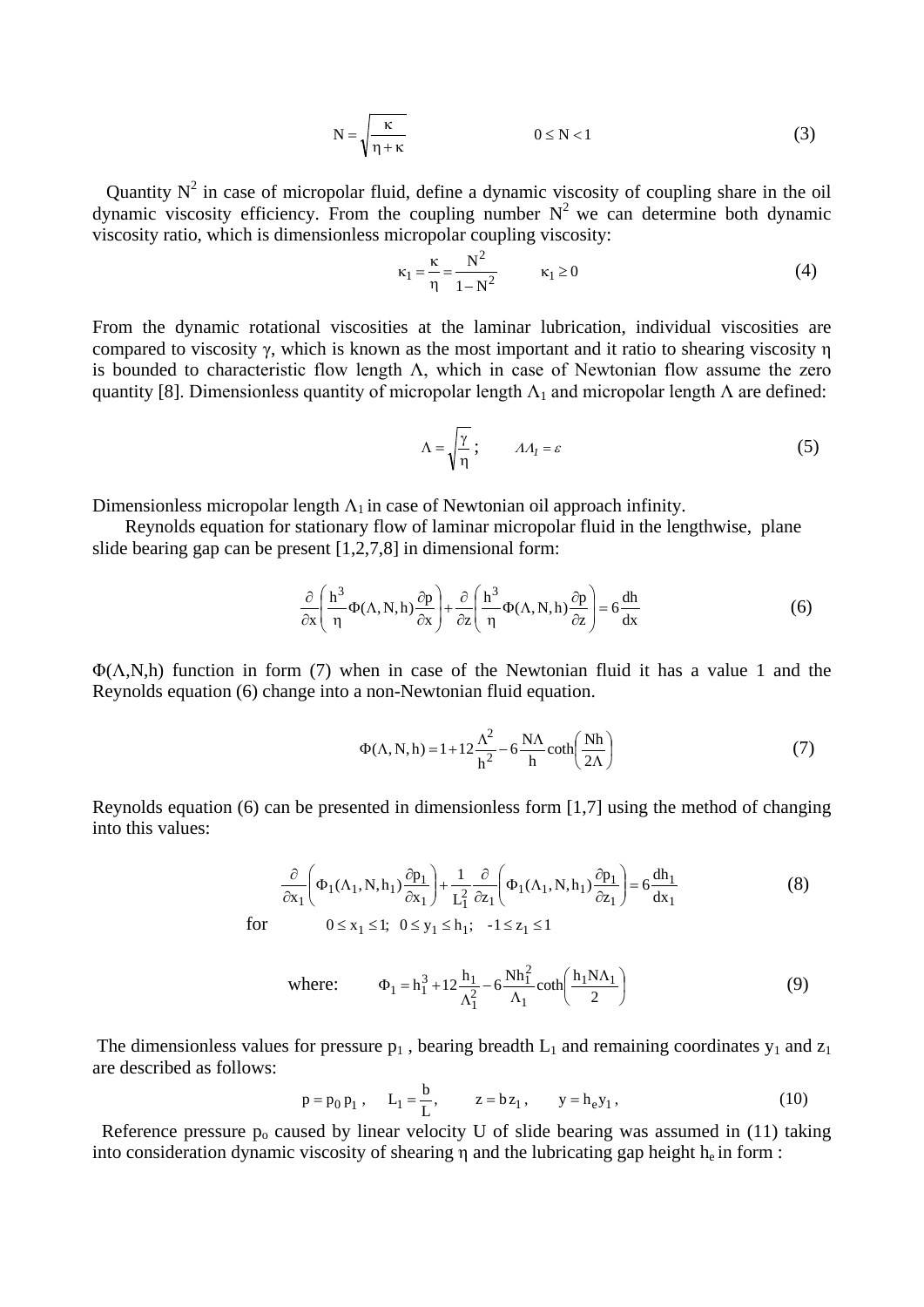$$
p_0 = \frac{U\eta}{\psi L}, \qquad \psi = \frac{h_e}{L} \tag{11}
$$

where:

 $\psi$ – relative clearance  $(10^{-4} \leq \psi \leq 10^{-3})$ 

#### **3. Hydrodynamic pressure distribution**

Below solutions (8) for infinity breadth bearing is presented. In this solution the Reynolds boundary conditions, applying to zeroing of pressure at the beginning  $(x_1=0)$  and at the end  $(x_1=1)$ of the oil film ended. The pressure distribution function in case of the micropolar lubrication has a form:

$$
p_1(x_1) = 6 \int_0^{x_1} \frac{h_1 - C_1}{\Phi_1(\Lambda_1, N, h_1)} dx_1 ; \qquad C_1 = \frac{\int_0^1 \frac{h_1}{\Phi_1} dx_1}{\int_0^1 \frac{1}{\Phi_1} dx_1} \qquad (12)
$$

In the boundary case of lubricating Newtonian fluid, pressure distribution function is a pressure  $p_{1N}(x_1)$  and is in form:

$$
\lim_{N \to 0} \Phi_1 = h_1^3 \qquad \lim_{N \to 0} C_1 = 1 \qquad p_{1N}(x_1) = 6 \int_0^{x_1} \frac{h_1 - 1}{h_1^3} dx_1
$$
\n(13)

where:  $p_{1N}(x_1)$  - pressure distribution for Newtonian oil

$$
p_{1N} = \frac{6(\epsilon - 1)(1 - x_1)x_1}{(\epsilon + 1)(\epsilon - \epsilon x_1 + x_1)^2}
$$
(14)

 Example numerical calculation were made for the infinity breadth bearing with convergence coefficient  $\varepsilon$ :  $\varepsilon_{opt} = 1 + \sqrt{2}$  end  $\varepsilon = 1,4$  marked continuous and discontinuous lines.



*Fig.2 The pressure distributions*  $p_1$  *in direction*  $x_1$  *in dependence on coupling number*  $N^2$  *by micropolar* ( $N^2$ >0) and *Newtonian (N2 =0) lubrication for convergence coefficient εopt and ε=1,4 from characteristic length of micropolar fluid Λ1=20*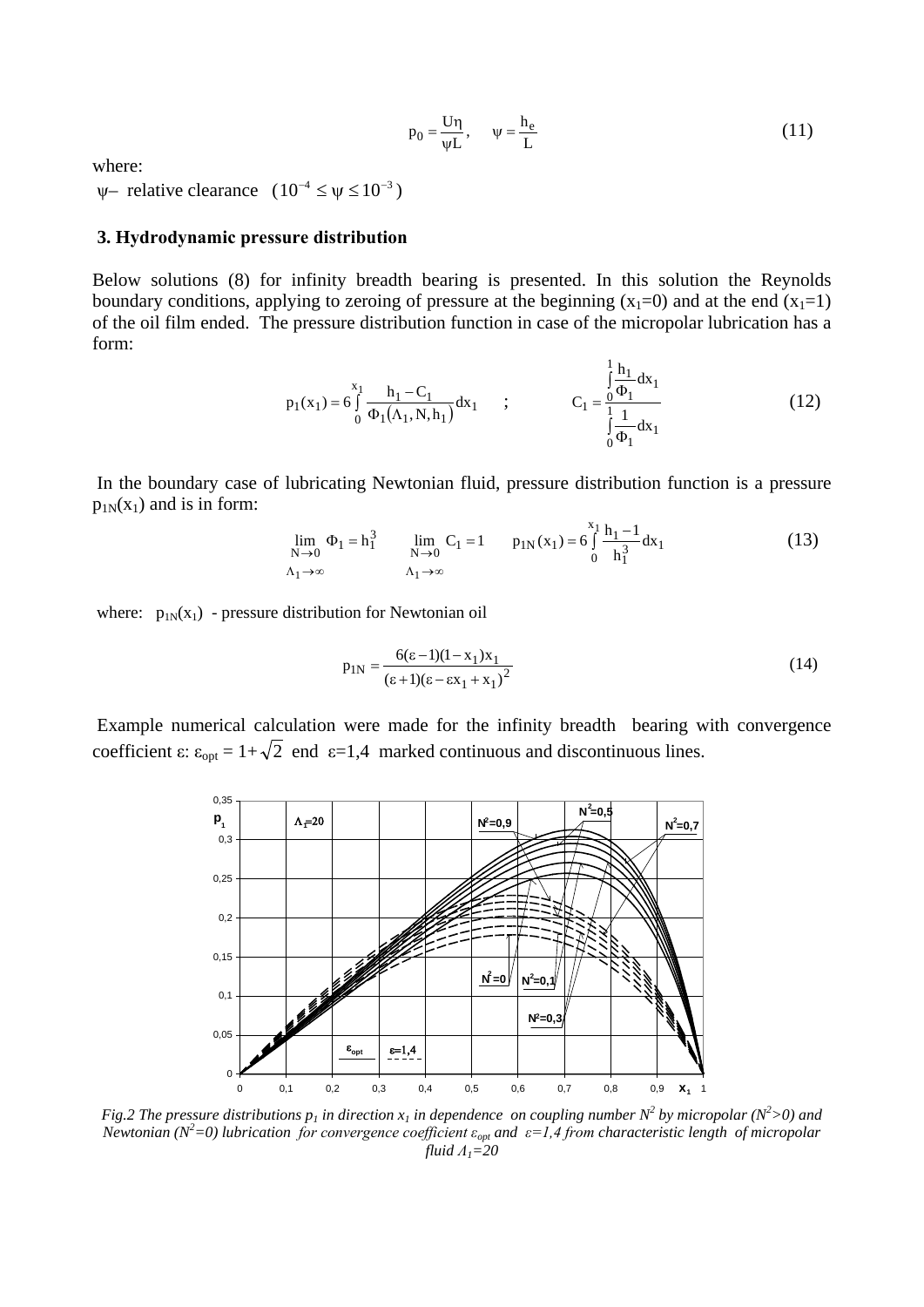Analyzing the influence of coupling number  $N^2$  and the influence of dimensionless micropolar length  $\Lambda_1$  on hydrodynamic pressure distribution in the bearing liner circuital direction. At the Fig.2 pressure distribution for individual coupling numbers at constant micropolar length  $\Lambda_1$  =20. The pressure increase effect is caused by oil dynamic viscosity efficiency increase as a result of coupling viscosity κ. At  $N^2 = 0.5$ , coupling viscosity is equal to shearing viscosity. Pressure graph in the Fig.2 for micropolar oil lubrication  $(N^2>0)$  find themselves above the pressure graph at the



*Fig.3 The pressure distributions*  $p_1$  *in direction*  $x_1$  *in dependence on characteristic length of micropolar fluid*  $\Lambda_1$ *: 1) Newtonian oil, 2)*  $\Lambda_1$ =40, 3)  $\Lambda_1$ =30, 4)  $\Lambda_1$ =20, 5)  $\Lambda_1$ =10, for convergence coefficient  $\varepsilon_{opt}$ *and*  $\varepsilon = 1.4$  *from coupling number*  $N^2 = 0.4$ 

Newtonian oil lubrication ( $N^2=0$ ). Pressure distribution is higher for higher coupling number. It is caused by oil viscosity dynamic efficiency. In the Fig.3 the course of dimensionless pressure  $p_1$  for few micropolar length quantity  $\Lambda_1$  is shown. Decrease of this parameter determine the increase of micropolar oil rotational dynamic viscosity. Pressure distribution are presented at the constant coupling number  $N^2=0,4$ . Rotational viscosity increase determine the pressure distribution increase and is caused, because both the oil flow and microratation velocities are coupled. Quantities of coupling number  $N^2$  and dimensionless micropolar length where taken from works [1,2].



*Fig.4 The maximal pressure*  $p_{1m}$  *in dependence on coupling number*  $N^2$  *for characteristic length of micropolar fluid Λ1:1) Λ1=10, 2) Λ1=20, 3) Λ1=30, 4) Λ1=40 from convergence coefficient εopt and ε=1,4*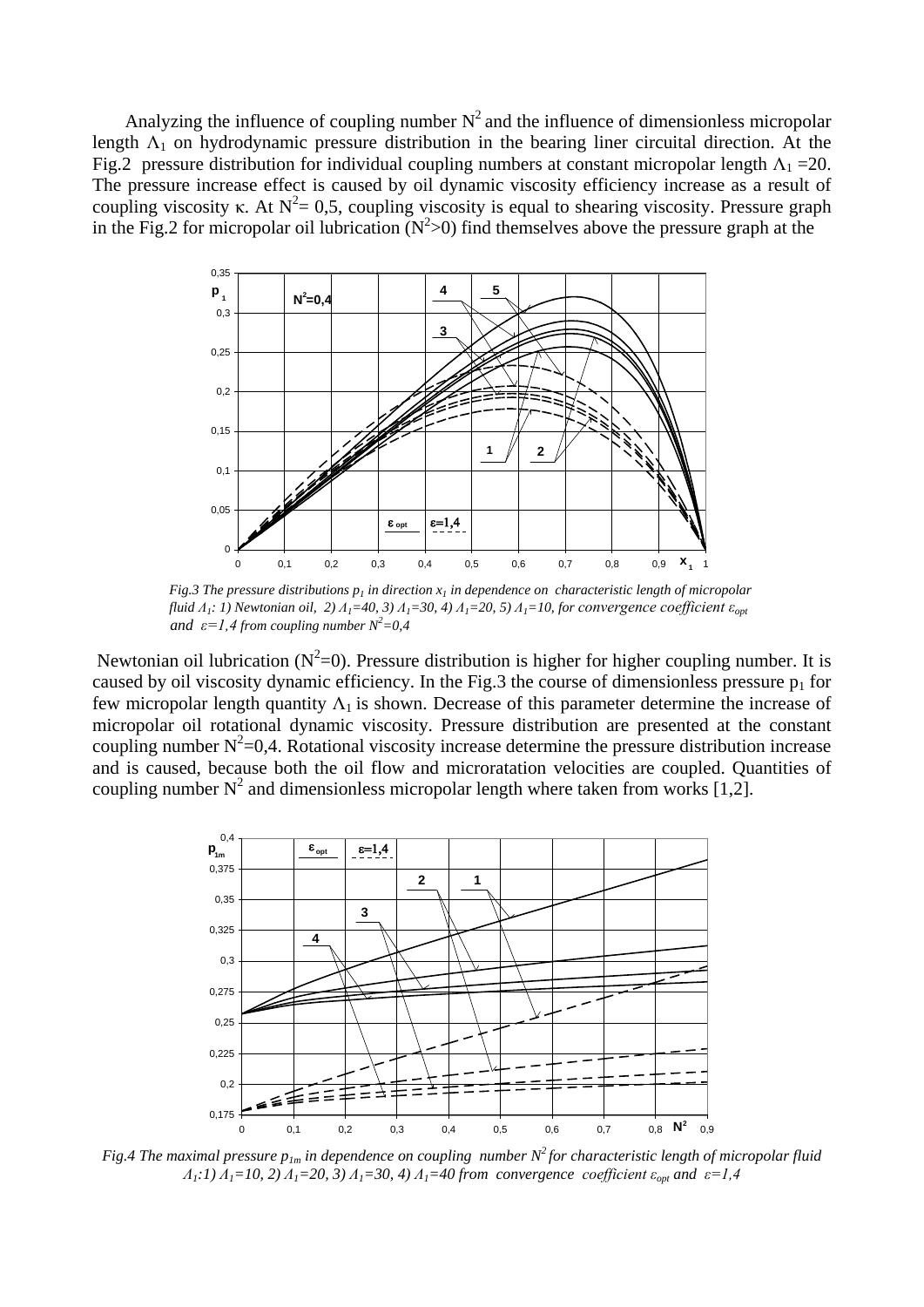Based on given hydrodynamic pressure distribution  $p_1$  on longitudinal of the bearing  $x_1$ , the numerical quantities of maximal pressure  $p_{1m}$  and the lengthwise coordinate  $x_{1pm}$  (at the maximal position) were obtain. Quantities  $p_{1m}$  are presented in the Fig.4 in the coupling Number N<sup>2</sup> function for chosen micropolar length  $\Lambda_1$ . All lines are coming out from the maximal pressure point in case of Newtonian fluid flow. We observe maximal pressure increase when the coupling number  $N^2$  increases ( coupling viscosity increases κ) and the micropolar length decreases  $Λ_1$ (rotational viscosity increases  $\gamma$ ). Full range of coupling number change, that covers the range  $[0,1)$ , apply to coupling viscosity κ change from small to very high quantities. In most of the works, the hydrodynamic parameters of the bearing graphs are given in the function, which is



*Fig.5 The maximal pressure*  $p_{1m}$  *in dependence on coupling viscosity*  $\kappa_1$  *for characteristic length of micropolar fluid Λ1:1) Λ1=10, 2) Λ1=20, 3) Λ1=30, 4) Λ1=40 from convergence coefficient*  $\varepsilon_{opt}$  and  $\varepsilon = 1, 4$ 

nonlinear scale for coupling viscosity  $\kappa_1$ . In the Fig.5. the same graph is given in the dimensionless viscosity  $\kappa_1$  function. Change range N<sup>2</sup> from the Fig.4 comply to  $\kappa_1$  changes in the Fig.5. Maximal pressure courses presented in the Fig.4, can be more suitable for small quantities for parameter  $\kappa_1$ . In the Fig.6 presented maximal pressure  $p_{1m}$  courses in the dimensionless micropolar length function  $\Lambda_1$  for a few coupling number N quantities.



*Fig.6 The maximal pressure*  $p_{1m}$  *<i>in dependence on characteristic length of micropolar fluid*  $\Lambda_1$ *for coupling number N<sup>2</sup>* (---- *Newtonian oil) from convergence coefficient*  $\varepsilon_{opt}$  *and*  $\varepsilon = 1,4$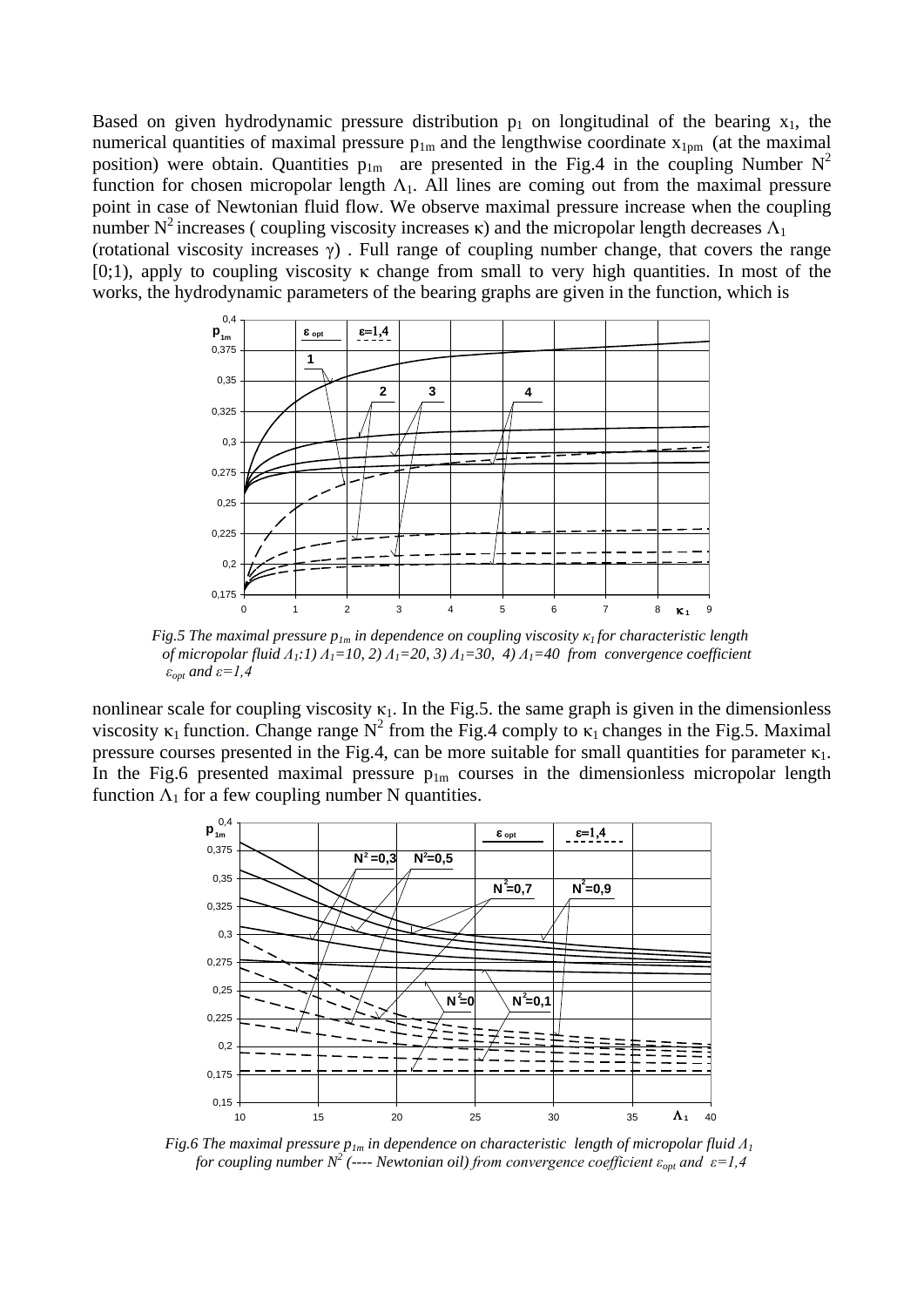Broken line show the maximal pressure in case of Newtonian oil lubrication. All lines approach asymptoticly to the broken line when the micropolar length increases (rotational viscosity decreases γ). Together with coupling number increase, maximal pressure increases (coupling viscosity increases). Change dimensionless coordinate  $\Delta x_{1p}$  of maximal pressure position  $p_{1m}$  in thesquare function of coupling number  $N^2$  for chosen micropolar length  $\Lambda_1$  were show in the Fig.7. and calculated in formula:

$$
\Delta x_{1p} = x_{1pm} - x_{1pmN} \tag{14}
$$

where:

 $x_{1pm}$  - dimensionless coordinate  $x_1$  maximal pressure  $p_{1m}$ 

 $x_{1cmN}$  - dimensionless coordinate  $x_1$  maximal pressure  $p_{1m}$  for Newtonian oil flow



*Fig.7 Change coordinate*  $\Delta x_{lp}$  *situated maximal pressure*  $p_{lm}$  *in dependence on coupling number*  $N^2$  *for dimensionless length of micropolar fluid Λ1: 1) Λ1=10, 2) Λ1=20, 3) Λ1=30, 4) Λ1=40*

All lines come out from the maximal pressure position point in case of Newtonian fluid flow. Increase of maximal pressure change dimensionless coordinate position  $\Delta x_{1p}$  is observed while the coupling number increases  $N^2$  (coupling viscosity increases κ) and the micropolar length decreases  $Λ<sub>1</sub>$  ( rotational viscosity increases γ). Graphs in the Fig.7 are described with nonlinear scale of dimensionless coupling viscosity  $\kappa_1$  change.

## **4. Conclusions**

Presented example of the Reynolds equation solutions for steady laminar non-Newtonian lubricating oil flow with micropolar structure, enable the hydrodynamic pressure distribution introductory estimation as a basic exploitation parameter of slide plane bearing. Comparing Newtonian oil to oils with micropolar structure, can be used in order to increase hydrodynamic pressure and also to increase capacity load of bearing friction centre. Micropolar fluid usage has two sources of pressure increase in view of viscosity properties: increase of fluid efficient viscosity (coupling viscosity increase) and the rotational viscosity increase (characteristic length parameter  $\Lambda$ ). Author realize that he made few simplified assumptions in the above bearing centre model and in the constant parameter characterizing oil viscosity properties. Despite this calculation example apply to bearing with infinity breadth, received results can be usable in estimation of pressure distribution and of capacity force at laminar, steady lubrication of slide plane bearing with infinity breadth. Presented results can be usable as a comparison quantities in